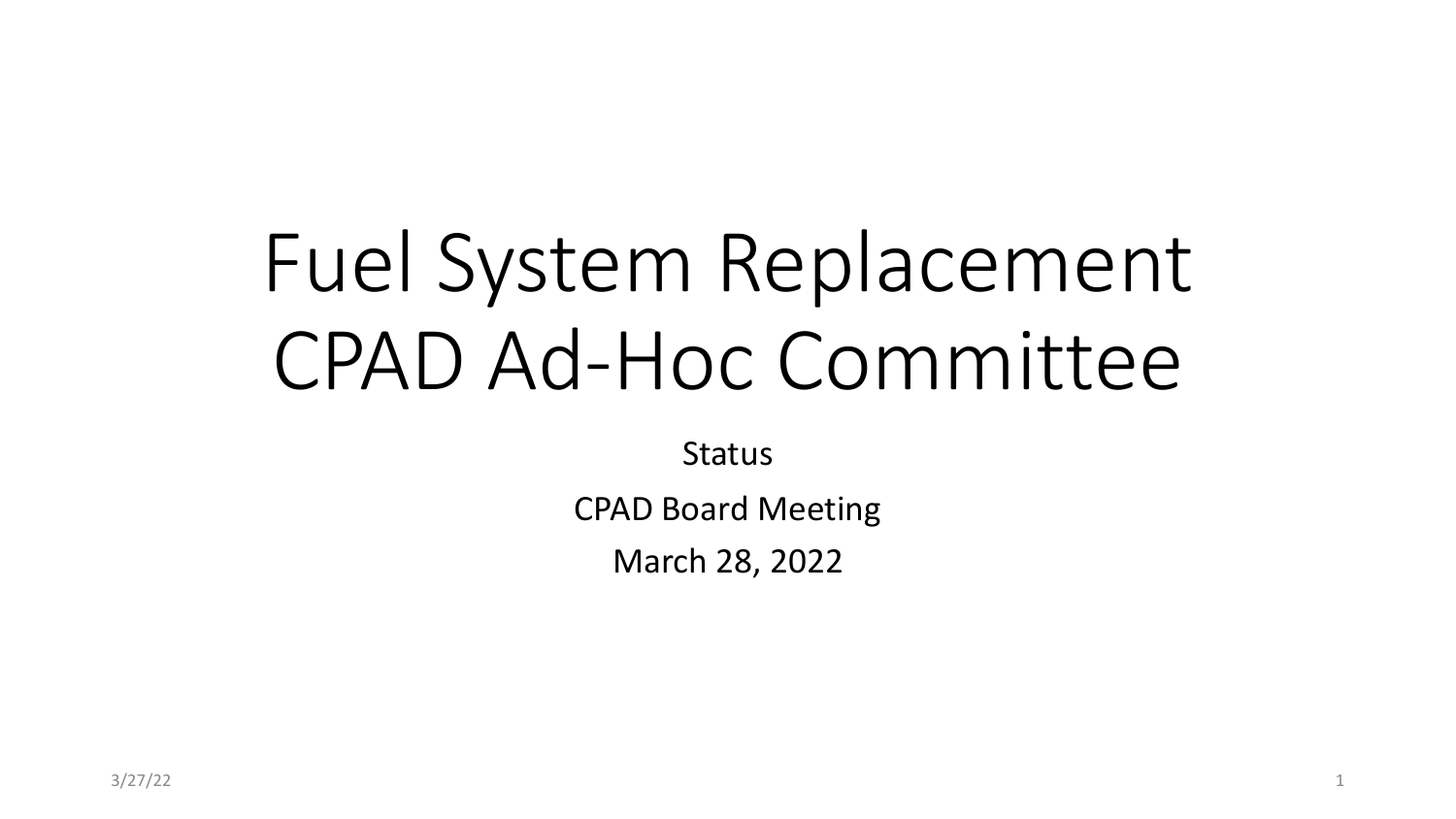# FSR Ad-Hoc Committee

#### • Objective

- Develop recommendation(s) for the Infrastructure and Finance Committee to:
	- When the current underground tank should be replaced
	- Develop high level plan to replace the current, underground tank and system with an above ground tank and system that represents the best value for CPAD.
- Recommend:
	- Equipment(s) and hardware(s)
		- New and/or used
		- Vendors/suppliers
	- Location(s) on airport
	- Plans for: Existing tank removal, engineering, permits and work
	- Schedule
	- Costs and Financing
	- Procurement plan
	- Project implantation and management
- Recommendation(s) to be based on
	- Comparison and ranking of candidate solutions against requirements and desired attributes. (Trade Study)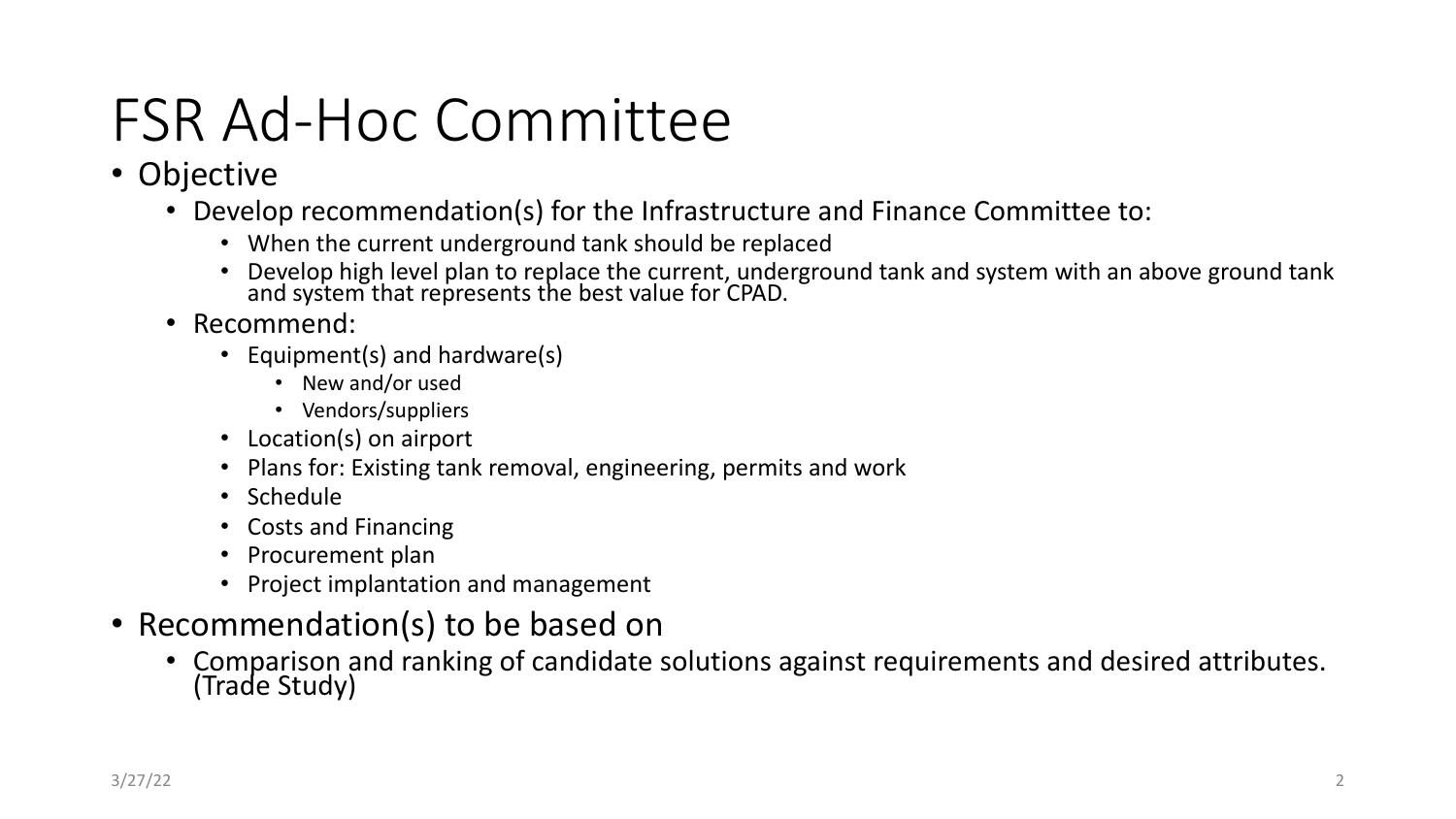### FSR AHC

- Members
	- Phil Albee, Terry Bohlen, Jim Bray, Mike Brewer, Dominic Coutches, Knud Kirkegaard, and Greg Wright
- Meetings
	- February 24 and March 17. Next meeting after visual inspection report,
- Accomplishments
	- Used Tank Information from Hunt Brothers and on-going evaluation
	- Quote for new tank system from Mascott Equipment
	- Briefing by Bryan Holladay, EnergyLink1
	- In reviewing risk, recommended going forward with visual tank interior inspection
	- Beginning to collecting financing options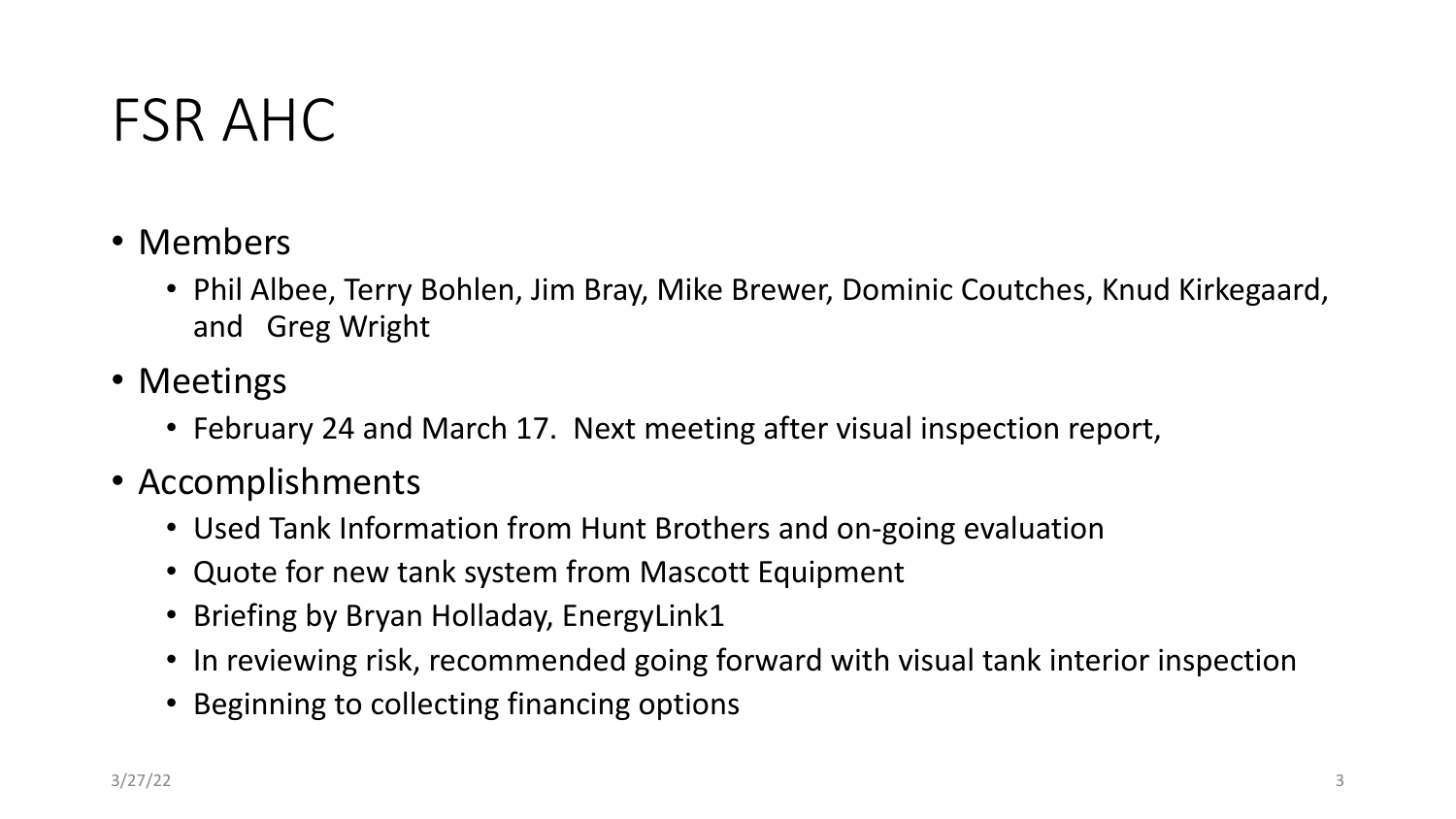# FSR Ad-Hoc Committee Organization

- Current Fuel System Risk Assessment
- Equipment *(Phil, and Dominic)*
	- Collect information and evaluate available new and used tanks/systems
	- Location options and consequences
	- Installation options
- Existing Tank Removal and Disposal *(Phil and Dominic )*
	- Options
	- Close out requirements and process
- Point of Sale System Replacement
- Financing *(Knud and Terry)*
	- Options
		- Grants, Loans
- Project Management *(Jim and Dominic)*
	- Risk assessments
	- Project plan and schedule
	- Trade study